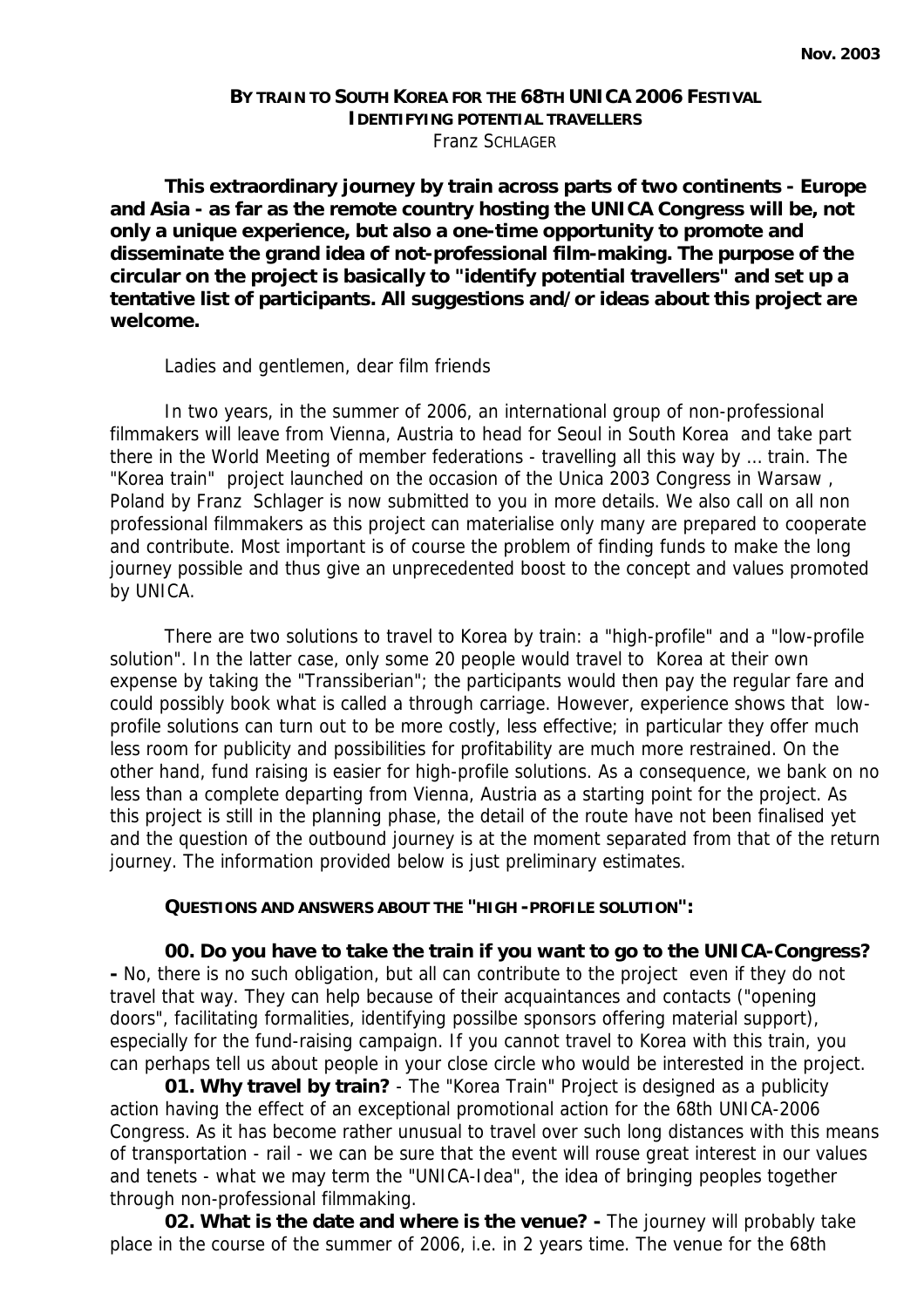UNICA Congress will be in South Korea, according to the organizers in two cities south of Seoul.

**03. How to go to the Unica 2006 Congress in South Korea?** - The participants will come from all parts of Europe and meet in Vienna - South station (*Südbahnhof*) and then travel to Korea in a special train. Because of the difference in railway gauge, only Russian carriages can be used. Next to function coaches for common activities, the train would have sleeping cars (*wagons lits*) with individual compartments.

**04. What is the distance?** - The distance to cover to East Asia is approximately 14.000 km (one way), the route runs through areas with very diverse cultures, climate conditions and nine time zones.

**05. Will it be possible to leave the train sometimes?** Some stopovers can be organised for sightseeing tours in cities selected in advance; however, we should accept that such stops will make the journey longer.

**06. How long will the train trip be?** - The time necessary for the journey will be at least 12 days (2 days from Vienna to Moscow, 8 days in the "Transsiberian" to Vladivostok, 2 days to Seoul). Stopovers for cultural visits could prolong the travelling time up to 2.5 weeks. If your send practical proposals and suggestions for stopovers in the next few weeks to the organisers, such places can be examined in a democratic way and taken up into the general programme and arrangements can be made.

**07. How long will the UNICA Congress be? -** The people attending the Festival have the possibility of prolonging their stay in Corea as they wish, bearing in mind that, in the case of Congresses held out of Europe, the organisers propose one-week programmes before or after the Congress and they can book such tourist packages. A UNICA-Congress out of Europe would include: one week as the pre-programme, the International Film Festival and the Congress with national Delegates for some 10 days, one week for the postprogramme.

**08. Will we also spend nights on board the train when having a stopover?** - We could envisage to spend a night in the train on the occasion of the two-day stay in Moscow. Otherwise, all nights spent in the train are a way to shorten travelling time.

**09. In the train across North-Korea?** - It has been technically possible to travel across the country since 2002 and the obstacles that had existed until now can now be overcome, as the short section which has been blocked for half a century has now been opened again to the traffic (Sa far, it was necessary to take the China route and, from there, take a high-sea ferry to South Korea).

**10. How will we finance such an ambitious project?** - The means of transportation selected - rail - is likely to have an enormous media impact because of the originality of the event and the mode of travelling. We could then capitalise on this impact to raise funds for the project. For instance, alloting broadcasting rights to TV corporations or identifying companies prepared to be sponsors and, for instance, offer appropriate video equipment to be set up in the train. Another possibility to fund the initiative is round-theclock internet broadcasting. It would be ideal to build a team of video reporters who would be in charge of collecting images for documentation on a non-stop basis that TV producers could then make good use of.

**11. What does the journey cost?** - The more people we can win to this project, the better the chances for success and the cheaper the fare and overheads for individuals.

**12. How can travellers use all this spare time in the train? -** Beside resting and enjoying film projections, a wide range of activities is possible. We have been thinking of setting up a small film studio offering seminars on filmmaking; successful participants would obtain a certificate at the end of the journey.

**13. What can of mishaps could occur?** Provision should be made to provide minimum medical care to the participants and take care of some basic needs (the so-called "ananconomy"). For the rest, dear readers, you are kindly requested to contribute to a list of possible mishaps and incidents and make suggestions about the way to prevent them.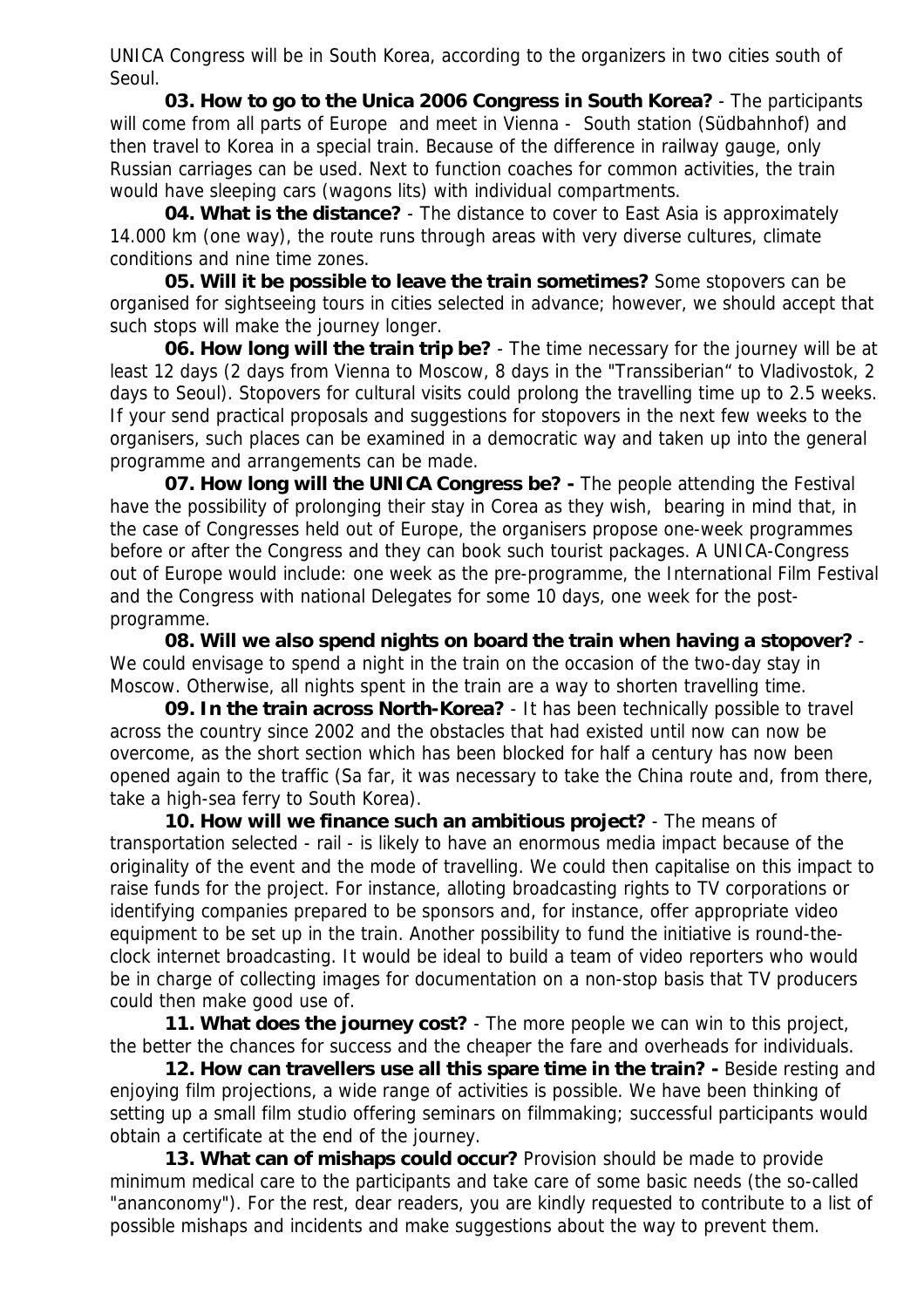**14. How will we travel back home?** - A return trip by train is of course feasible and this possibility and the corresponding arrangements will be examined only if you express interest in it. Please let us know as soon as possible. We could also think of customising the mode of transportation for the return trip, which obviously would impose extensive and accurate preparations (including the possibility of organising a Europe-Journey for Koreans for the return trip).

**15. Which institutions are already involved in the project?** - Preliminary talks have shown that some institutions are interested in the project, for instance the Austrian UNESCO-Committee. Other Austrian organisations have also been approached to obtain assistance, including the Ministry for Foreign Affairs and the Military Academy. We also got in touch with the *Bundesbahn* (Austrian railways) and the South Korean consul. These organisations are prepared to commit themselves if they have assurance that the number of would-be participants is high enough.

**16. How many people should or will participate?** - Our rough estimate is 200 people but this group could be by one quarter smaller or double that size; some people have already expressed their willingness to take part and are involved in the preparations.

**17. Will people who do not belong to the UNICA-Film family be allowed to participate?** - Sure, we are welcome to invite seasoned travellers among your close friends. There is no need to be a very active filmmakers; however, candidates should be open to the standards and values that UNICA promote as a film organisation.

**18. How can we contribute to the Project as individuals?** - Basically by turning to potential sponsors among your close friends and close acquaintances. You may also tell us about globetrotters whom you know well. At that stage, we definitely need numerous answers - even if only tentative - to enlarge the circle of would-be travellers. Each show of interest adds to the chances of seeing the Project materialise.

**19. To what extent is a positive answer given now considered as committal?**  - At that stage we are just talking of a declaration of intent which is not binding but will contribute to the success of the Project and make an impression on the partners with whom we negotiate.

**20. When can we commit ourselves to participating in the journey?** - After this initial phase, all persons who showed an interest will receive a registration form.

Dear readers, I kindly request you to share your ideas and suggestions with us and offer assistance in relation to your activity or occupation. You may respond to this appeal by either giving a positive answer which, at that stage, is not binding, but contributes to the actualisation of the Project and/or giving the names of potential participants. Please take some time to give a thought to this proposal and tell us before the end of the month.

Many thanks for your co-operation and kind regards from Franz SCHLAGER SALZBURG, AUSTRIA, autumn 2003

**Ing. Dr.phil. Franz SCHLAGER AV-Studio d. Naturwiss. Fakult. Hellbrunnerstr. 34 A-5020 SALZBURG AUSTRIA**

Tel.: +43-662-8044-5881 Fax: +43-662-8044-5883 E-mail: Franz.Schlager@sbg.ac.at Url: http://www.sbg.ac.at/ahosuv/home.htm